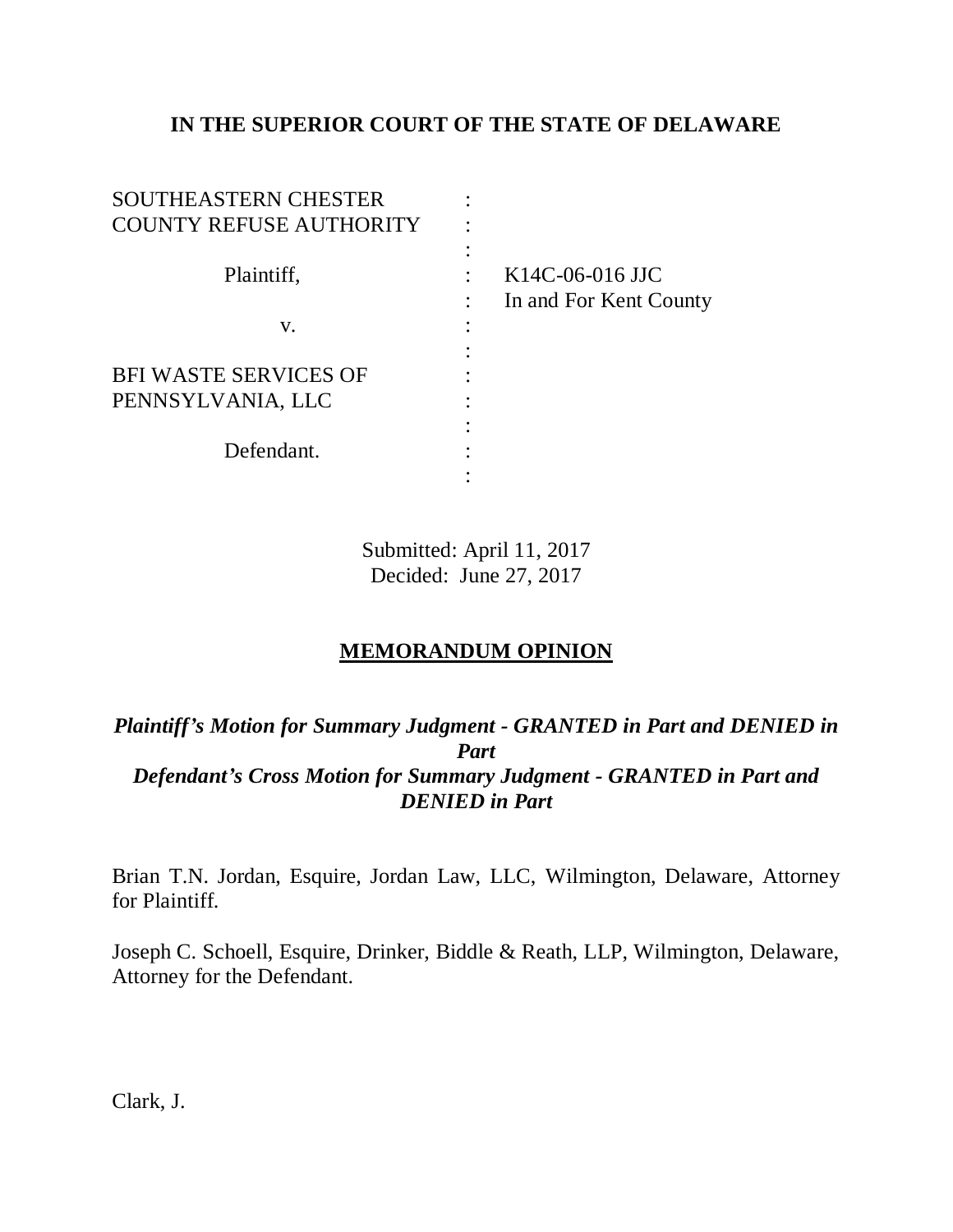#### **I. Introduction**

Before the Court are cross-motions for summary judgment filed by Southeastern Chester County Refuse Authority (hereinafter "SECCRA") and BFI Waste Services of Pennsylvania, LLC (hereinafter "BFI"). BFI entered into an Asset Purchase Agreement (hereinafter "Purchase Agreement") with Signature Waste LLC (hereinafter "Signature") and Signature's sole member, Brian Lockhart (hereinafter "Mr. Lockhart"). Separately, Signature allegedly owes money to SECCRA for landfill fees (hereinafter "tipping fees"). These tipping fees were an excluded liability in the Purchase Agreement.

To ensure BFI did not incur losses for the SECCRA Claim, BFI and Signature, along with Mr. Lockhart, executed a modification agreement, which created "Retained Funds." BFI accordingly retained \$50,000 as security for any losses from SECCRA's claims for the tipping fees. Upon resolution of the SECCRA claims, the funds were to be reimbursed to Signature and Mr. Lockhart. In this case, BFI and SECCRA dispute entitlement to the \$50,000.

SECCRA argues that it deserves this \$50,000 because Signature and Mr. Lockhart's assigned their interest in the Retained Funds to SECCRA. Alternatively, SECCRA also argues that it is entitled to the money as a third-party beneficiary to the modification agreement. In contrast, BFI argues that SECCRA has no right to the funds because the assignment was not valid and SECCRA was not a third-party beneficiary to the modification agreement. In the alternative, BFI argues that if SECCRA is entitled to the Retained Funds, the modification agreement permits BFI to offset any losses incurred as a result of the SECCRA claim before it must relinquish the remaining funds. For the reasons set forth below, SECCRA is entitled to the Retained Funds, but BFI is entitled to offset its losses (as defined in the Purchase Agreement) up to the full \$50,000.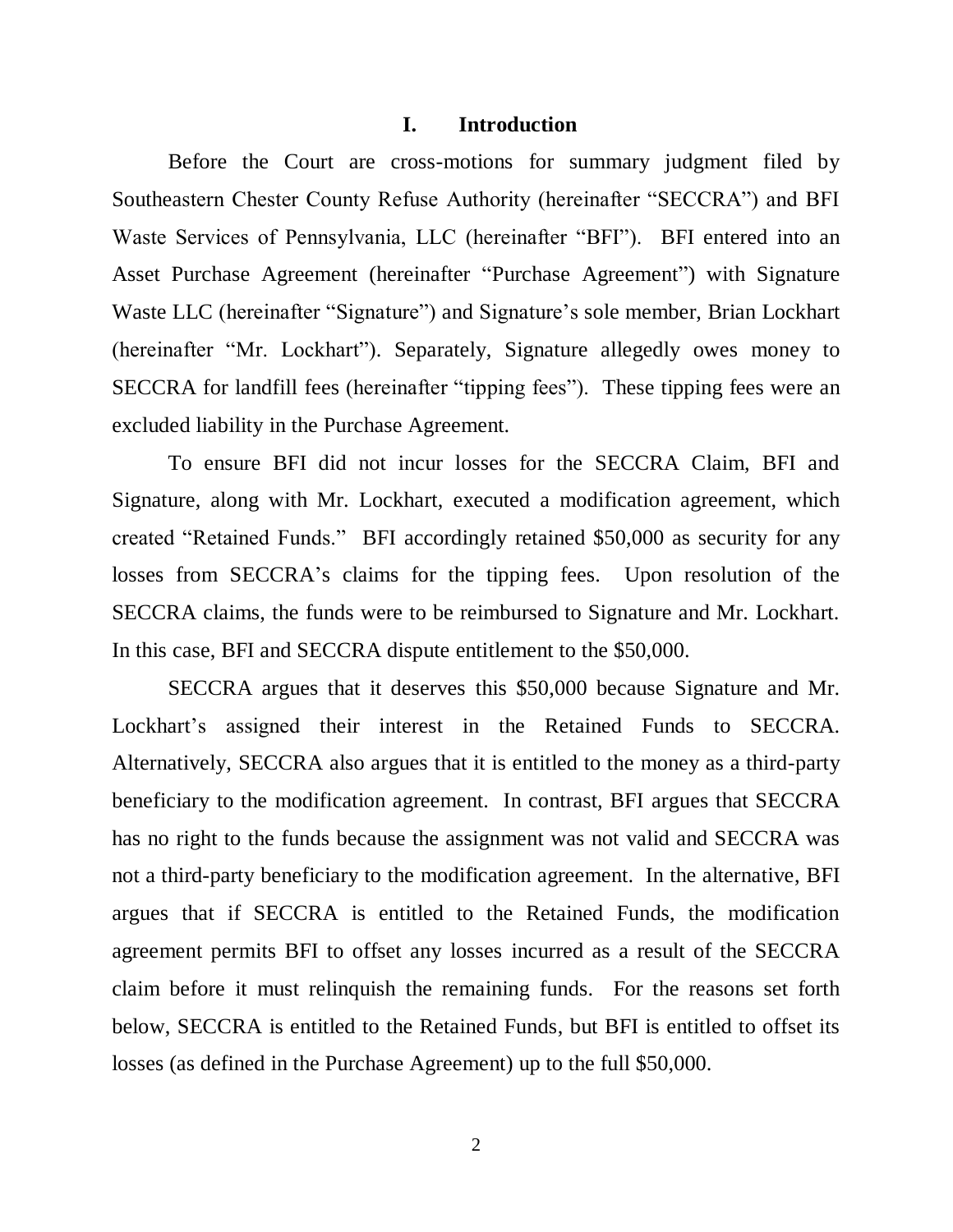#### **II. Facts and Procedural Background**

The facts cited herein are as stipulated by the parties and as found in the documents included within the record. In 2011, Signature utilized SECCRA's landfill for trash disposal services. In exchange for allowing Signature to use its landfill, SECCRA charged Signature tipping fees. Signature allegedly failed to pay for some of these services incurred prior to its sale to BFI.

Around June 15, 2011, BFI entered into a Purchase Agreement with Signature and Mr. Lockhart, as Signature's sole member. The parties closed on the Purchase Agreement on July 29, 2011. In the beginning of August 2011, after the closing, SECCRA notified BFI that it claimed \$315,458.14 in tipping fees and finance charges that Signature accumulated for disposal services, prior to the sale, in June and July 2011. However, under the Purchase Agreement, BFI did not assume Signature's obligation to SECCRA. Within days of the sale, SECCRA sued Signature and Mr. Lockhart for these unpaid tipping fees in the Court of Common Pleas of Chester County, Pennsylvania.

To ensure that BFI did not incur losses as a result of this SECCRA dispute, BFI, Signature, and Mr. Lockhart entered into a modification of the Purchase Agreement on November 29, 2011. This modification set aside the Retained Funds. Namely, the parties agreed that BFI was entitled to retain \$50,000 from the monies due "as security for any Losses that Buyer may incur in connection with the SECCRA Claim  $\ldots$  <sup>1</sup> The language in the provision creating the Retained Funds provides that BFI is entitled to retain this money until Signature satisfies certain conditions.<sup>2</sup> The conditions include that Signature must provide

a copy of a written settlement agreement executed by Buyer and SECCRA that (a) fixes the amount of disposal fees due from Seller to

<sup>&</sup>lt;sup>1</sup> SECCRA's Opening Brief Ex. D (November 29, 2011 Modification Agreement). 2 *Id.*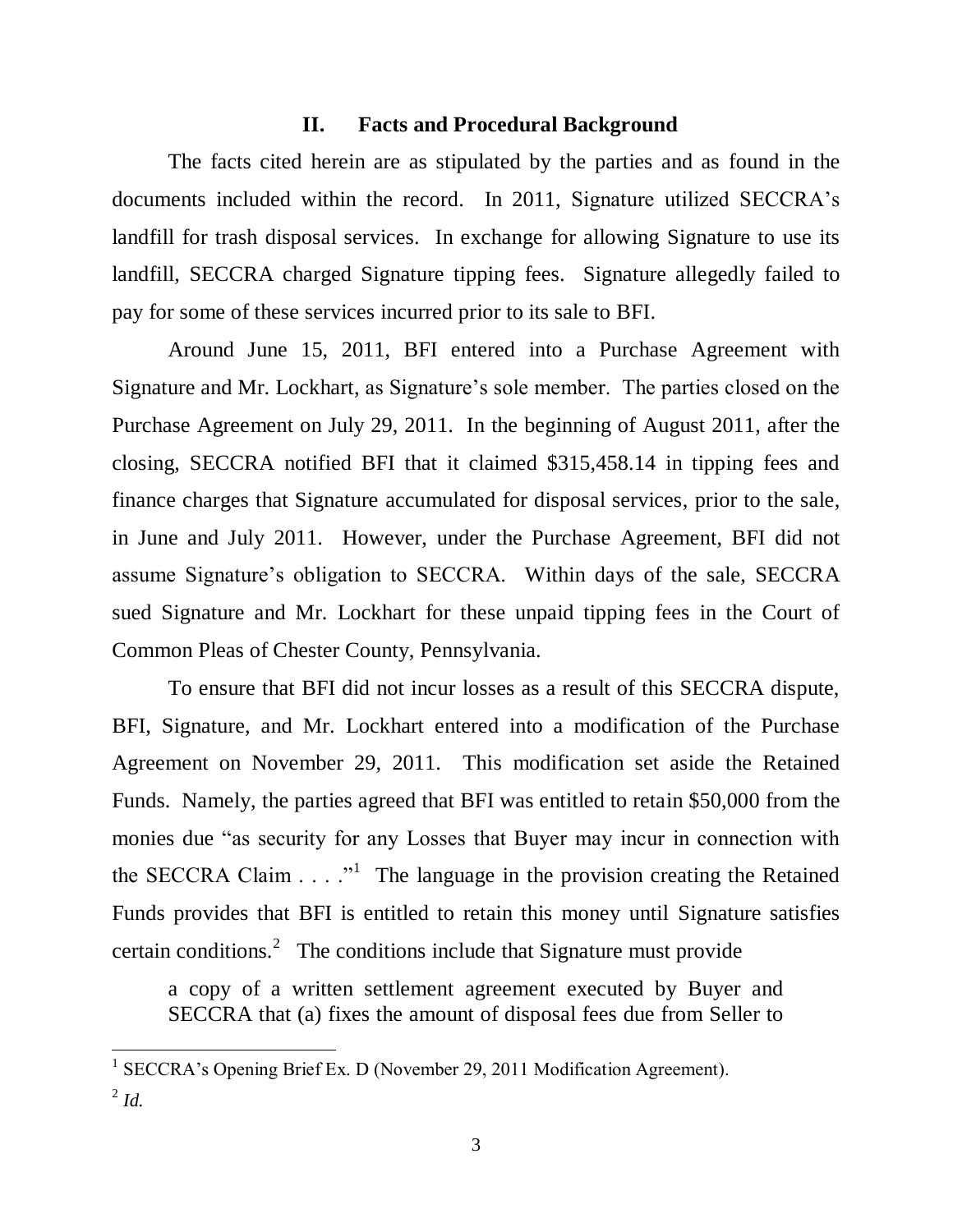SECCRA in connection with the SECCRA Claim, and (b) includes an express acknowledgement that Buyer will not have any liability to SECCRA in connection with the SECCRA Claim.<sup>3</sup>

Once these conditions occur, the modification agreement requires BFI to transfer the money remaining in this fund to Signature, after it offsets its losses (as defined in the Purchase Agreement).<sup>4</sup>

The Court of Common Pleas for Chester County subsequently entered judgment against Mr. Lockhart for \$337,963.70. It also entered judgment in favor of Signature regarding all claims. After its judgment against Mr. Lockhart, SECCRA began garnishment proceedings in its Chester County action against BFI and pursued discovery. As a direct result of those proceedings, BFI incurred \$6,637.50 in legal expenses.

Then, on March 1, 2014, both Signature and Mr. Lockhart assigned their interests in the Retained Funds to SECCRA. This assignment included all of their "right, title, and interest in and to the balance of the "Holdback Funds" and to any and all claims and causes of action related thereto that they may have against BFI arising under and out of" both the Purchase Agreement and modification agreement. In exchange for this assignment, SECCRA released Signature and Mr. Lockhart "from all claims and demands, rights and causes of action of any kind that SECCRA now has or hereafter may have on account of or in any way growing out of its claim for unpaid tipping fees against the released parties."<sup>5</sup> The release stated that it included a full and complete settlement of liability and a full and complete satisfaction of the judgment SECCRA obtained against Mr. Lockhart.<sup>6</sup>

 3 *Id.*

<sup>4</sup> *Id.*

<sup>&</sup>lt;sup>5</sup> SECCRA's Response to BFI's Motion to Dismiss Ex. B (Acceptance of Assignment and Release).

<sup>6</sup> *Id.*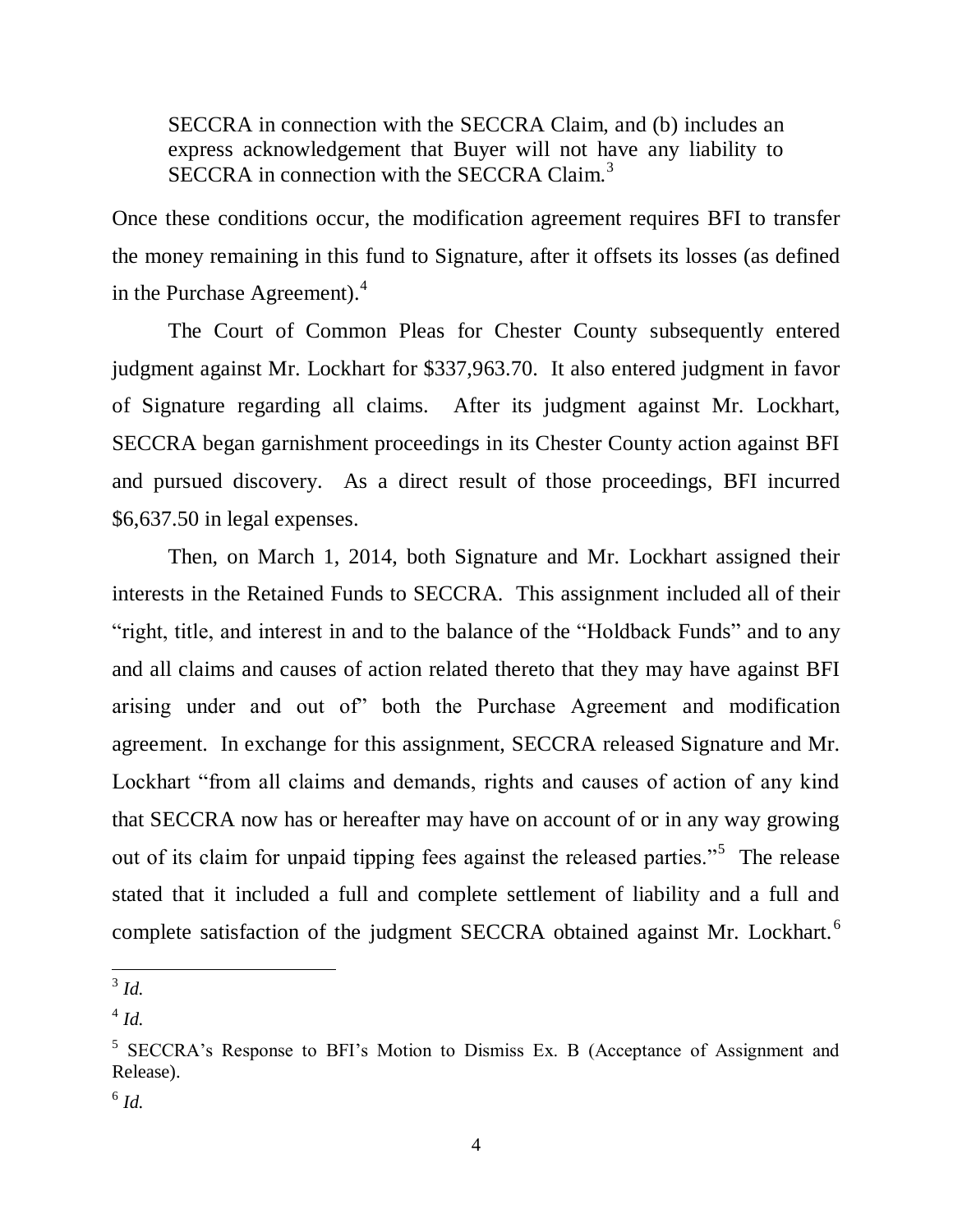However, SECCRA conditioned the release on obtaining the *full* \$50,000 of the Retained Funds from BFI. $^7$ 

After receiving this assignment, SECCRA sent BFI a copy of the assignment and a proposed settlement agreement between BFI and SECCRA. The proposed settlement agreement sought to relieve BFI from any liability for Signature's unpaid tipping fees in exchange for the *full* \$50,000 in Retained Funds. SECCRA believed that this agreement would satisfy the conditions found in the Retained Funds provision, and therefore, the agreement would require BFI to relinquish the money in that fund. However, BFI rejected the settlement agreement because it did not permit BFI to offset its losses. Instead, BFI sought to reduce the Retained Funds by \$6,637.50, the amount of legal expenses it incurred as a result of SECCRA's garnishment proceeding and discovery. In response, SECCRA filed this lawsuit seeking to obtain the *full* \$50,000 in Retained Funds.

#### **III. Standard of Review**

Before the Court are cross-motions for summary judgment. In reviewing a motion for summary judgment, "viewing the facts in the light most favorable to the nonmoving party," the moving party must demonstrate "that there are no material issues of fact still in dispute and that the moving party is entitled to judgment as a matter of law."<sup>8</sup> The mere fact that both parties filed motions for summary judgment "does not act *per se* as a concession that there is an absence of factual issues."<sup>9</sup> However, "where the parties have not presented argument to the court that there is an issue of material fact, the court shall deem the motion to be the

 7 *Id.*

<sup>8</sup> *Burkhart v. Davies*, 602 A.2d 56, 59 (Del. 1991).

<sup>9</sup> *United Vanguard Fund, Inc. v. TakeCare, Inc.*, 693 A.2d 1076, 1079 (Del. 1997).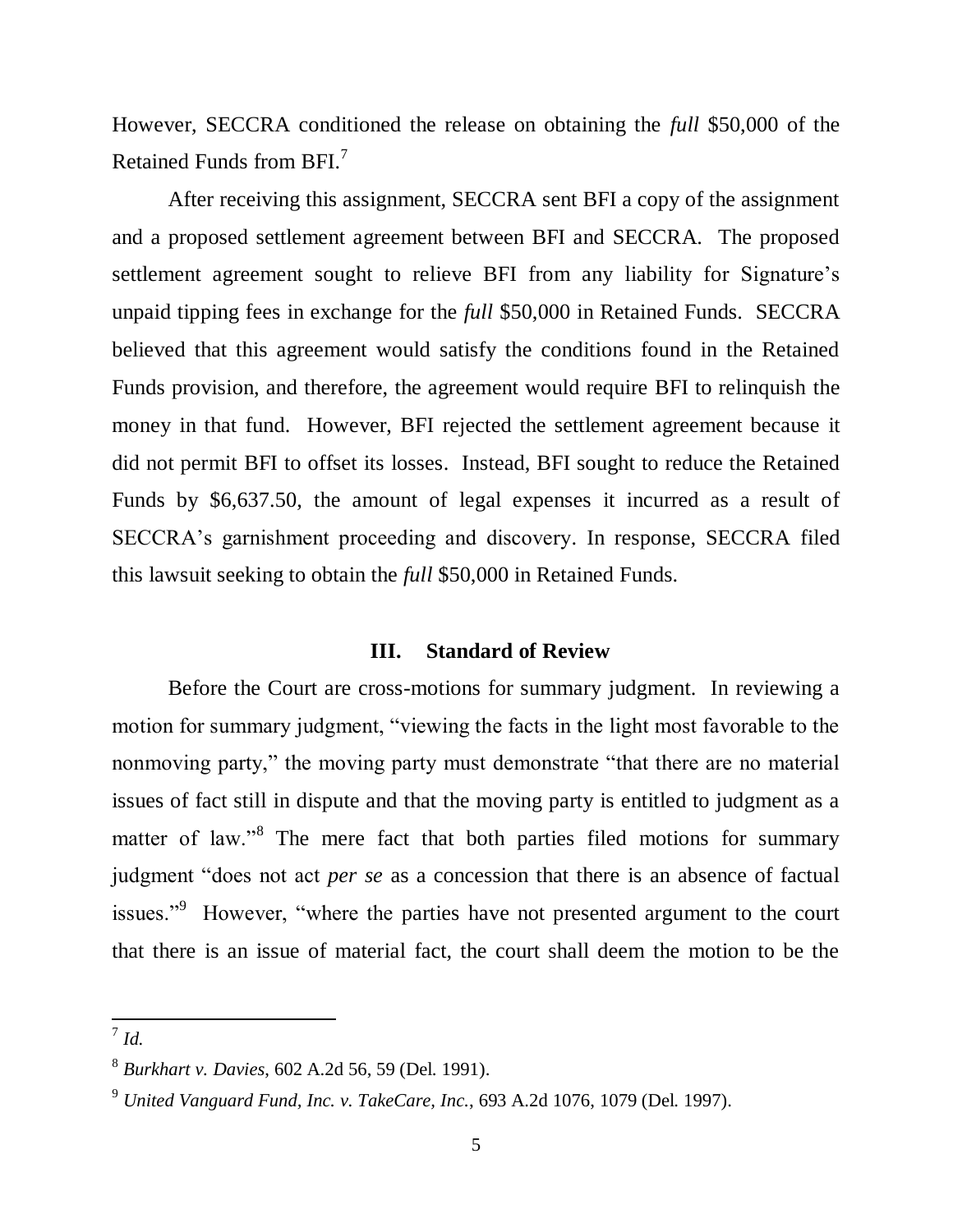equivalent of a stipulation for decision on the merits based on the record submitted with the motion."<sup>10</sup>

#### **IV. Discussion**

For the following reasons, the Court finds that the Signature and Lockhart assignment to SECCRA was valid because consideration supported it, the clause seeking to restrict assignment did not render the assignment void, and it was not champertous.<sup>11</sup> Therefore, SECCRA is entitled to the Retained Funds. However, while SECCRA is entitled to this money, the Court also finds that BFI is entitled to offset its losses (as defined in the Purchase Agreement) with the money in the Retained Funds in an amount up to, but not to exceed, \$50,000.

#### **A. The assignment in this case is valid.**

SECCRA maintains that it provided a release from liability to both Signature and Mr. Lockhart with regard to the unpaid tipping fees, and that this constituted adequate consideration. However, BFI argues that the assignment fails for lack of consideration. While BFI acknowledges that an agreement to forebear on a claim or suit can constitute consideration for an assignment, it argues that any alleged consideration was illusory, since Signature, the relevant party in interest, prevailed in the Pennsylvania Court of Common Pleas. Namely, it argues that forbearance as to Mr. Lockhart is irrelevant because the modification agreement concerned a SECCRA Claim for unpaid disposal fees against the Seller, and the Purchase Agreement defines the Seller as Signature and does not include Mr. Lockhart.

 $10$  Super. Ct. R. 56(h).

 $11$  SECCRA also argues that it is entitled to the Retained Funds as a third-party beneficiary to the modification agreement. However, because the Court finds the assignment valid, the Court need not address this argument.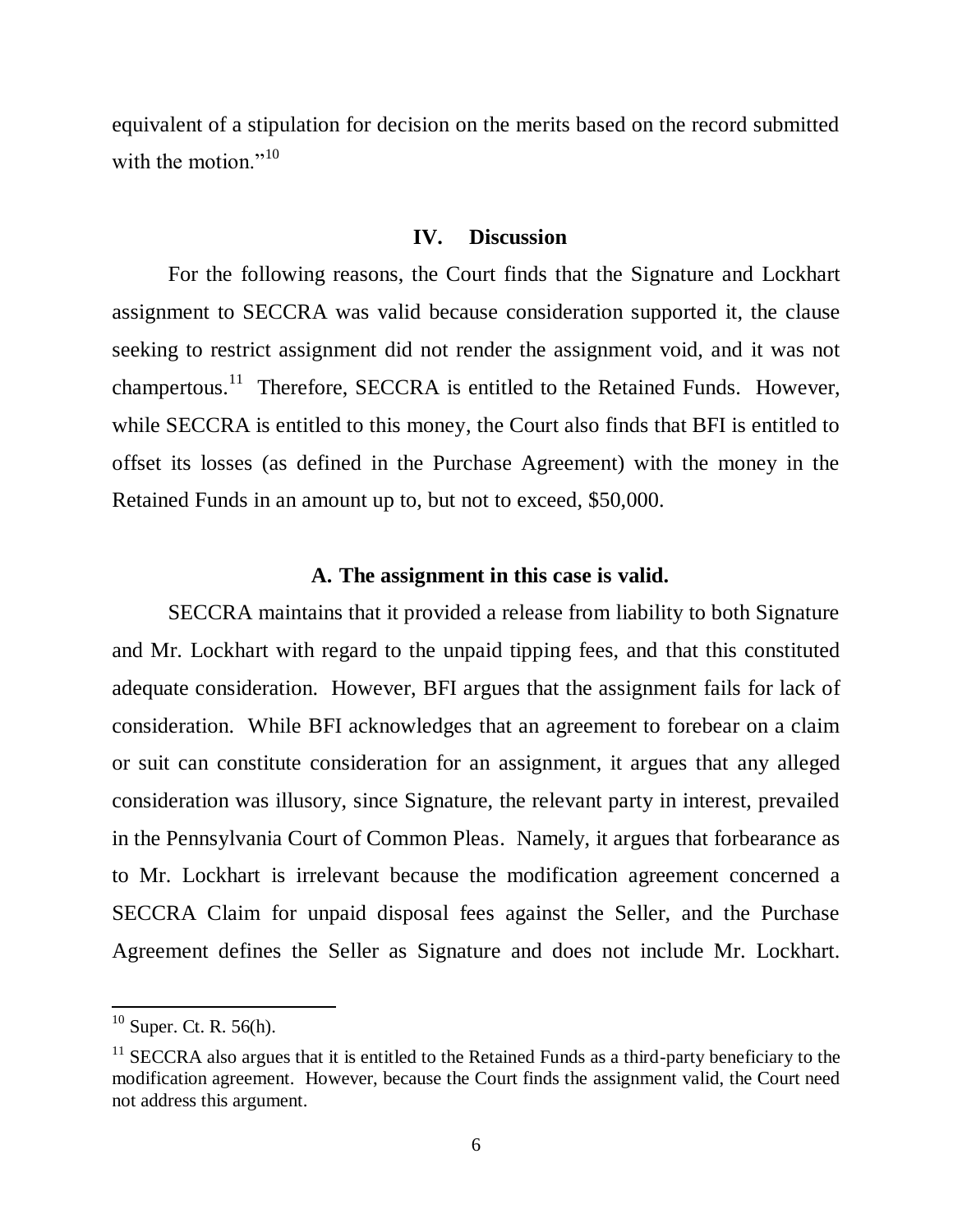Extending this proposition, BFI argues that the judgment against Mr. Lockhart is not a SECCRA Claim and therefore it does not trigger a right to the Retained Funds that he could subsequently assign. Therefore, BFI argues that, at the time of the assignment, SECCRA did not have any claims against Signature to release it from. BFI argues that such a purported release is not valid consideration.

In response, SECCRA argues that throughout the course of dealings between BFI and Signature, BFI continually acted as though it was dealing with both Signature and Mr. Lockhart. SECCRA notes that Mr. Lockhart, as Signature's sole member, was a party to every document.<sup>12</sup> Therefore, SECCRA argues that the consideration as to Mr. Lockhart was relevant and as to Signature it was not illusory.

BFI further argues that even if the Court were to find valid consideration, the Court could not enforce the assignment because the Purchase Agreement contained an anti-assignment clause that prohibited assignments without BFI and Signature's consent. In response, SECCRA argues that the assignment clause cannot restrict an assignment of rights after a loss has occurred, and therefore, the anti-assignment provision at issue cannot prohibit this assignment.

In order for a contract to be legally enforceable, adequate consideration must support it.<sup>13</sup> In Delaware, for consideration to be valid it must benefit a promisor or constitute "a detriment to the promisee pursuant to the promisor's request."<sup>14</sup>

 $12$  Mr. Lockhart signed both the Purchase Agreement and the modification agreement along with Signature and BFI.

<sup>&</sup>lt;sup>13</sup> Both parties argued that this assignment required consideration. However, although not raised by SECCRA, many courts recognize gratuitous assignments as valid despite the lack of consideration. *See e.g.*, *Wallach v. Eaton Corp.*, 837 F.3d 356, 369 (3d Cir. 2016) (holding that an express assignment that is in writing is valid even if it is not supported by consideration); *W.L. Gore & Assocs., Inc. v. C.R. Bard, Inc.*, 198 F. Supp. 3d 366, 377–78 (D. Del. 2016) (holding that under Delaware law, a gratuitous assignment is not required to be supported by adequate consideration). Because the parties did not address this issue, the Court's analysis is confined to their arguments assuming that consideration is necessary.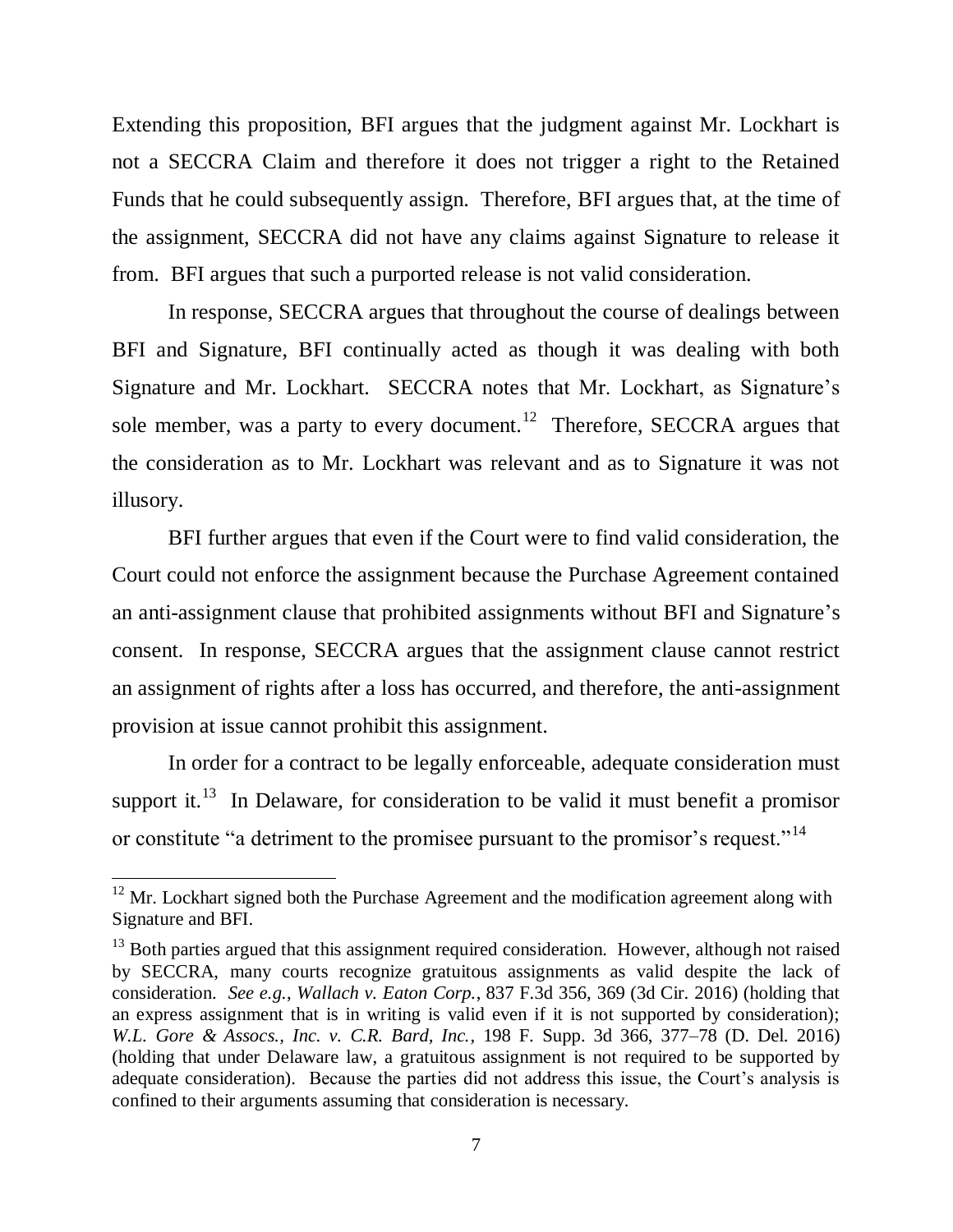The Court finds that there was consideration recited to support the assignment. While BFI argues that there are no documents evidencing SECCRA's release from liability in exchange for this assignment, SECCRA included one as an exhibit to its response to BFI's motion to dismiss. This document entitled Acceptance of Assignment and Release specifically states that "[t]his release is and expresses a full and complete settlement of liability claimed by SECCRA against both Signature . . . and [Mr.] Lockhart and a full and complete satisfaction of the judgment SECCRA holds against [Mr.] Lockhart . . . .  $\cdot$ <sup>15</sup> It recites consideration by providing that SECCRA released Signature and Mr. Lockhart from liability in exchange for those parties assigning their interest in the Retained Funds to SECCRA. 16

An analysis regarding consideration rightly includes an examination of whether there was *valid* consideration. Generally, an agreement to forbear a lawsuit constitutes adequate consideration.<sup>17</sup> This is true regardless of whether or not the suit would have been successful.<sup>18</sup> However, "in order for the relinquishment of a claim against another to be valid consideration, the claim must be honest, genuine, advanced in good faith, and founded on some reasonable, tenable or plausible ground."<sup>19</sup>

Here, in addition to the recitation of consideration, the Court finds that SECCRA's forbearance constitutes valid consideration. SECCRA obtained a judgment against Mr. Lockhart arising out of Signature's use of the SECCRA

 $\overline{a}$ 

<sup>17</sup> *Hensel v. U.S. Elecs. Corp.*, 262 A.2d 648, 650 (Del. 1970).

<sup>19</sup> *Id.*

<sup>14</sup> *Cont'l Ins. Co. v. Rutledge & Co.*, 750 A.2d 1219, 1232 (Del. Ch. 2000).

<sup>&</sup>lt;sup>15</sup> SECCRA's Response to BFI's Motion to Dismiss Ex. B (Acceptance of Assignment and Release).

<sup>16</sup> *Id.*

<sup>18</sup> *Id.*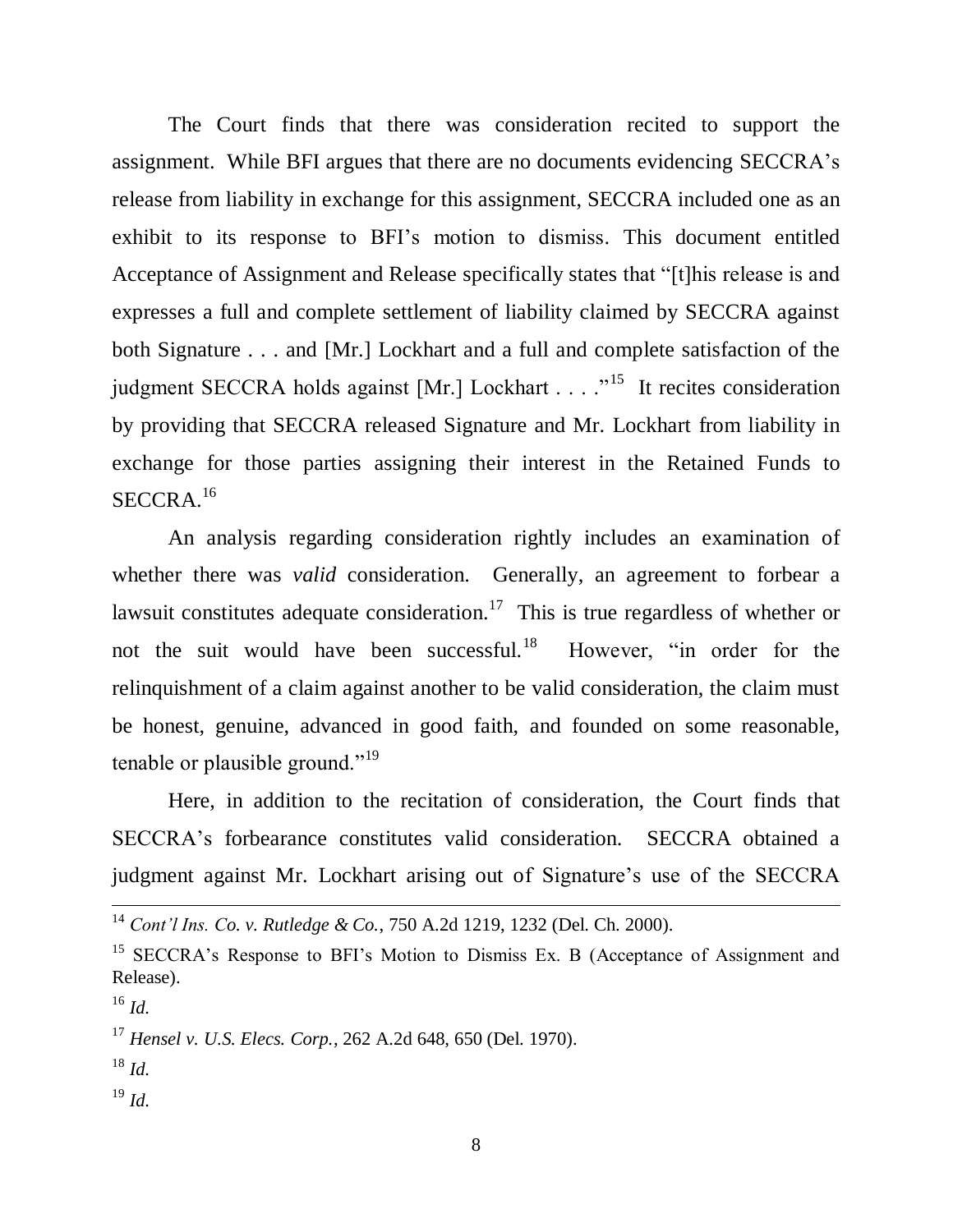facility. Accordingly, SECCRA's agreement not to pursue legal avenues to execute on its judgment would satisfy the necessary standard. If SECCRA sought to execute on its judgment, it would be genuine, honest, and advanced in good faith because SECCRA could be legally entitled to this amount from Mr. Lockhart. Moreover, because SECCRA has a valid and enforceable judgment against Signature's sole member, a claim to execute on that judgment could reasonably be expected to impact Signature. Therefore, SECCRA's release constituted valid consideration.

The fact that SECCRA did not independently obtain a judgment against Signature does not change this outcome. Courts generally are lenient in terms of finding that forbearance constitutes valid consideration.<sup>20</sup> The Delaware Supreme Court has found that a forbearance constituted valid consideration even when the claim was doubtful as long as the party brought the claim in good faith.<sup>21</sup> Here, given the relationship between Mr. Lockhart and Signature, SECCRA could attempt to execute its judgment against Mr. Lockhart in a manner impacting Signature.<sup>22</sup> Therefore, by releasing Signature "from all claims and demands, rights and causes of action of any kind," SECCRA gave up its legal right to seek to execute on its judgment against Signature's sole member in a way that would impact the company's operations. This constitutes sufficient forbearance to generate valid consideration.

<sup>20</sup> *Albany Nat. Bank of Laramie v. Dodge*, 285 P. 790, 795 (Wyo. 1930). Courts find forbearance to be valid consideration as long as the claim is not clearly groundless. *E.g.*, *Sellars v. Jones*, 175 S.W. 1002, 1003 (Ky. 1915). Anything short of a clearly groundless suit constitutes adequate consideration as long as the claim . . . is asserted in good faith." *Id.* 

<sup>21</sup> *Equitable Tr. Co. v. Hollingsworth*, 49 A.2d 325, 327 (Del. 1946).

 $22$  One manner in which SECCRA could seek to execute its judgment against Mr. Lockhart that could impact Signature's operations is by obtaining a charging order from a court against the limited liability company. 6 *Del. C.* § 18-703.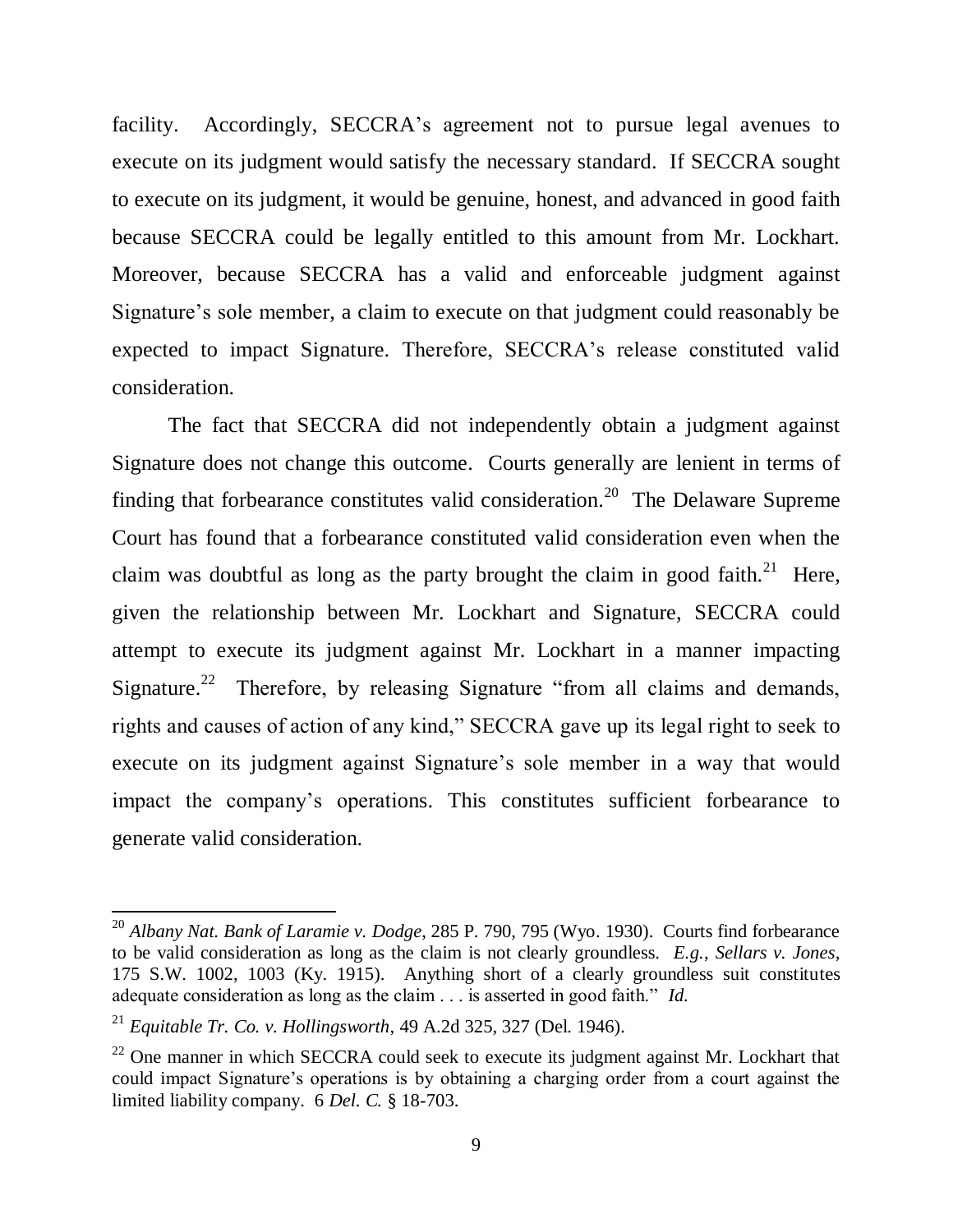Furthermore, BFI's argument that Mr. Lockhart did not have an interest in the Retained Funds or the purchase price is untenable. Mr. Lockhart is Signature's sole member. As this limited liability company's sole member, any profits Signature obtains benefit Mr. Lockhart. Therefore, Mr. Lockhart has an interest in BFI releasing the Retained Funds to Signature as the modification agreement required. Additionally, the course of conduct between BFI, Signature, and Mr. Lockhart evidences the fact that BFI believed that Mr. Lockhart did in fact have an interest in the Retained Funds. As Mr. Lockhart had an interest in the Retained Funds, he was able to assign that interest to a third party.

BFI argues that even if valid consideration supported this assignment, the Court cannot enforce it. Namely, it argues that *Paul v. Chromalytics Corp.* controls this case. 23 In *Paul*, the Superior Court confronted an assignment clause which stated that "any assignment of this Agreement or the rights hereunder by Chemalytics without the written consent of Spex *shall be void*."<sup>24</sup> There, the court held that Spex's subsequent assignment to Mr. Paul was void, and therefore, Mr. Paul obtained no rights pursuant to the assignment agreement.<sup>25</sup> BFI maintains that the Court should reach the same outcome here. The Court disagrees however, because the assignment clause at issue here does not contain language expressly voiding assignments. Instead the clause merely states that the parties cannot assign their rights under the contract.<sup>26</sup> For the following reasons, this distinction is more than just form and requires a different result.

<sup>&</sup>lt;sup>23</sup> 343 A.2d 622 (Del. Super. Ct. 1975).

 $^{24}$  *Id.* at 625 (emphasis added).

<sup>25</sup> *Id.* at 626.

 $26$  SECCRA's Opening Brief Ex. A (Purchase Agreement).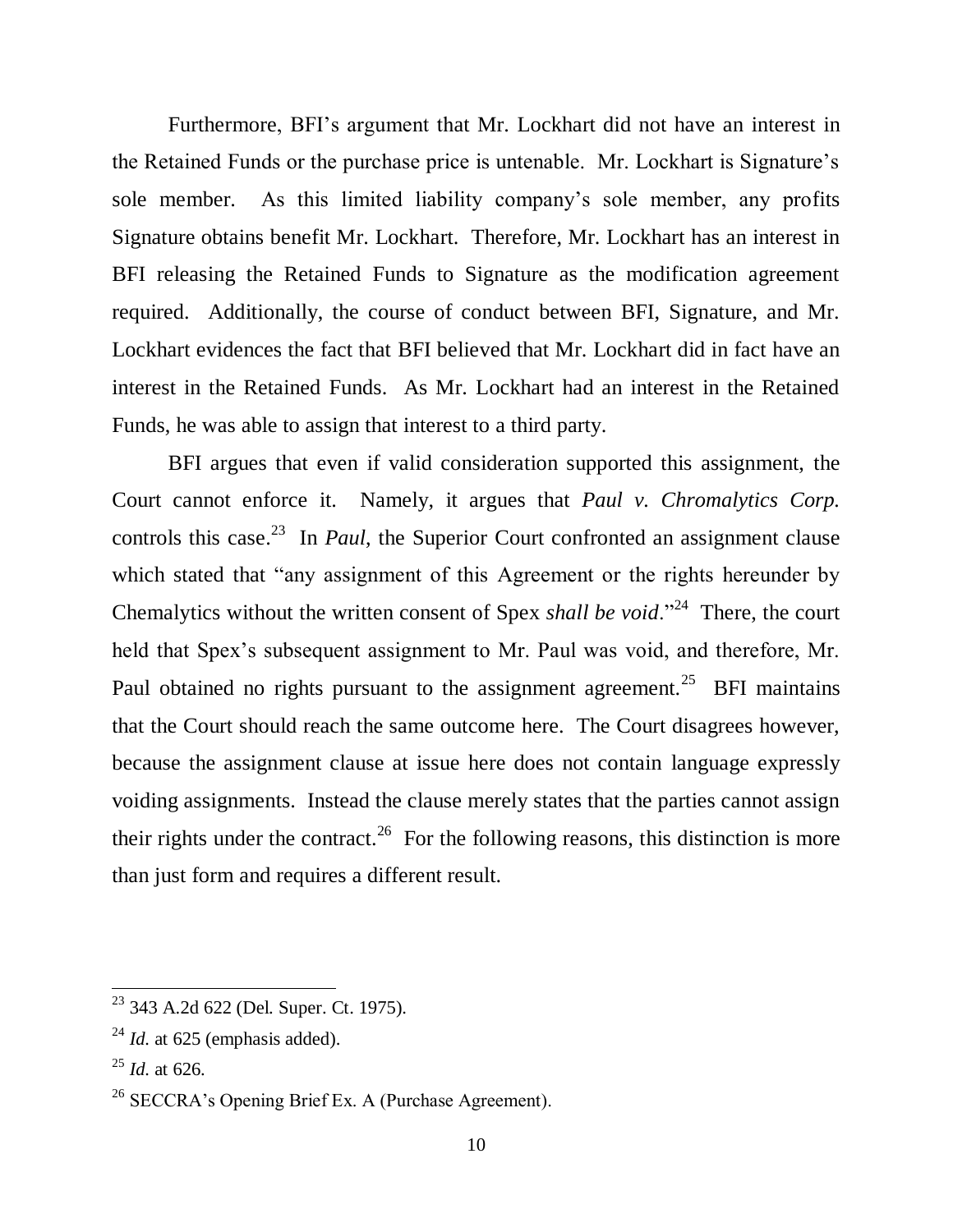While Delaware courts recognize the validity of clauses limiting a party's ability to subsequently assign its rights,  $27$  courts generally construe such provisions narrowly because of the importance of free assignability.<sup>28</sup> Accordingly, the modern approach to assignment clauses is to distinguish between the *power* to assign and the *right* to assign.<sup>29</sup>

When a provision restricts a party's *power* to assign, it renders any assignment void.<sup>30</sup> However, in order for a court to find that a contract's clause prohibits the *power* to assign, there must be express language that any subsequent assignment will be void or invalid.<sup>31</sup> Without such express language, the contract merely restricts the *right* to assign.<sup>32</sup> When a contract limits a party's *right* to assign instead of the *power* to do so, the assignment is valid and enforceable but generates a breach of contract action that the non-assigning party may bring against the party assigning its interest.<sup>33</sup>

Distinguishing between restricting the *right* and *power* to assign rights under a contract finds support in a majority of jurisdictions<sup>34</sup> and is the approach taken in the Restatement (Second) of Contracts.<sup>35</sup> The majority of jurisdictions use this

 $\overline{\phantom{a}}$ 

- $31$  *Id.*
- <sup>32</sup> *Id.*
- <sup>33</sup> *Id.*

<sup>27</sup> *E.g.*, *Paul v. Chromalytics Corp.*, 343 A.2d 622, 625 (Del. Super. Ct. 1975).

<sup>28</sup> *Rumbin v. Utica Mut. Ins. Co.*, 757 A.2d 526, 531 (Conn. 2000).

<sup>29</sup> *E.g.*, *Bel-Ray Co. v. Chemrite (Pty.) Ltd.*, 181 F.3d 435, 442 (3d Cir. 1999).

<sup>30</sup> *Id.*

<sup>&</sup>lt;sup>34</sup> *See Rumbin*, 757 A.2d at 531–33 (identifying the jurisdictions that follow this approach).

<sup>35</sup> Restatement (Second) of Contracts § 322(2).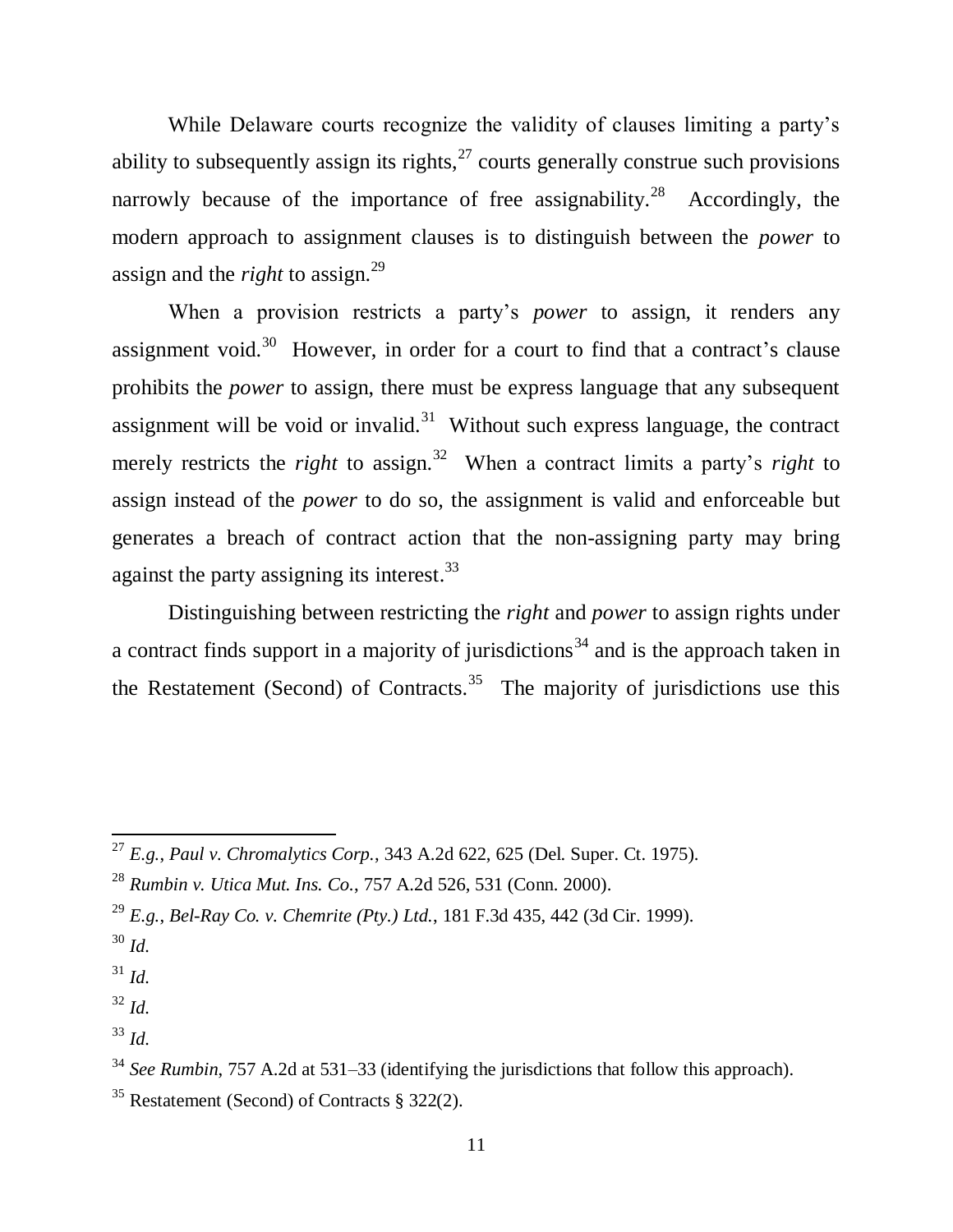approach which balances the desire for free assignability while still protecting the obligor by recognizing a cause of action for a breach of contract.<sup>36</sup>

Rather than directing that any assignment would be void, the antiassignment provision found in the Purchase Agreement merely states that

[t]his Agreement **may not be assigned (except by operation of Law)** or otherwise transferred without the express written consent of Seller and Buyer (which may be granted or withheld in the sole and absolute discretion of Seller and Buyer); provided, however, that Buyer may assign this Agreement to an Affiliate of Buyer or any successor of Buyer to the Business without the consent of Seller or Member.<sup>37</sup>

Applying the Restatement approach to this provision, the anti-assignment clause in the Purchase Agreement merely restricted the *right* to assign rights under the contract. This language does not manifest an intent to prohibit the *power* to assign.<sup>38</sup> Moreover, the provision itself evidenced that certain assignments would be valid even without the parties' consent.<sup>39</sup> This is further evidence that this clause did not restrict the parties' *power* to assign but merely their *right* to do so. While Signature's and Mr. Lockhart's subsequent assignment to SECCRA

<sup>36</sup> The Superior Court in *SLMSoft.com, Inc. v. Cross Country Bank* applied the Restatement approach to an assignment clause. However, the Court finds that the *SLMSoft.com, Inc.* decision did not correctly apply the entire provision. *See* Restatement (Second) of Contracts § 322(2)(c).

<sup>&</sup>lt;sup>37</sup> SECCRA's Opening Brief Ex. A (Purchase Agreement)(emphasis added).

<sup>38</sup> *Compare Bel-Ray Co.*, 181 F.3d at 442 (holding that to restrict the *power* to assign, a contract must use language such as the assignment will be void or invalid, or language such as "the assignee shall acquire no rights or the nonassigning party shall not recognize any such assignment") *with SLMSoft.com, Inc.*, 2003 WL 1769770, at \*9 (holding that the language found in a contract's anti-assignment clause provision which stated "[t]his agreement may not be assigned by either party . . . ." was a restriction on the *right* to assign and therefore the subsequent assignment was valid and enforceable).

<sup>&</sup>lt;sup>39</sup> The provision allowed assignments by **operation of law** without the parties consent. SECCRA's Opening Brief Ex. A (Purchase Agreement).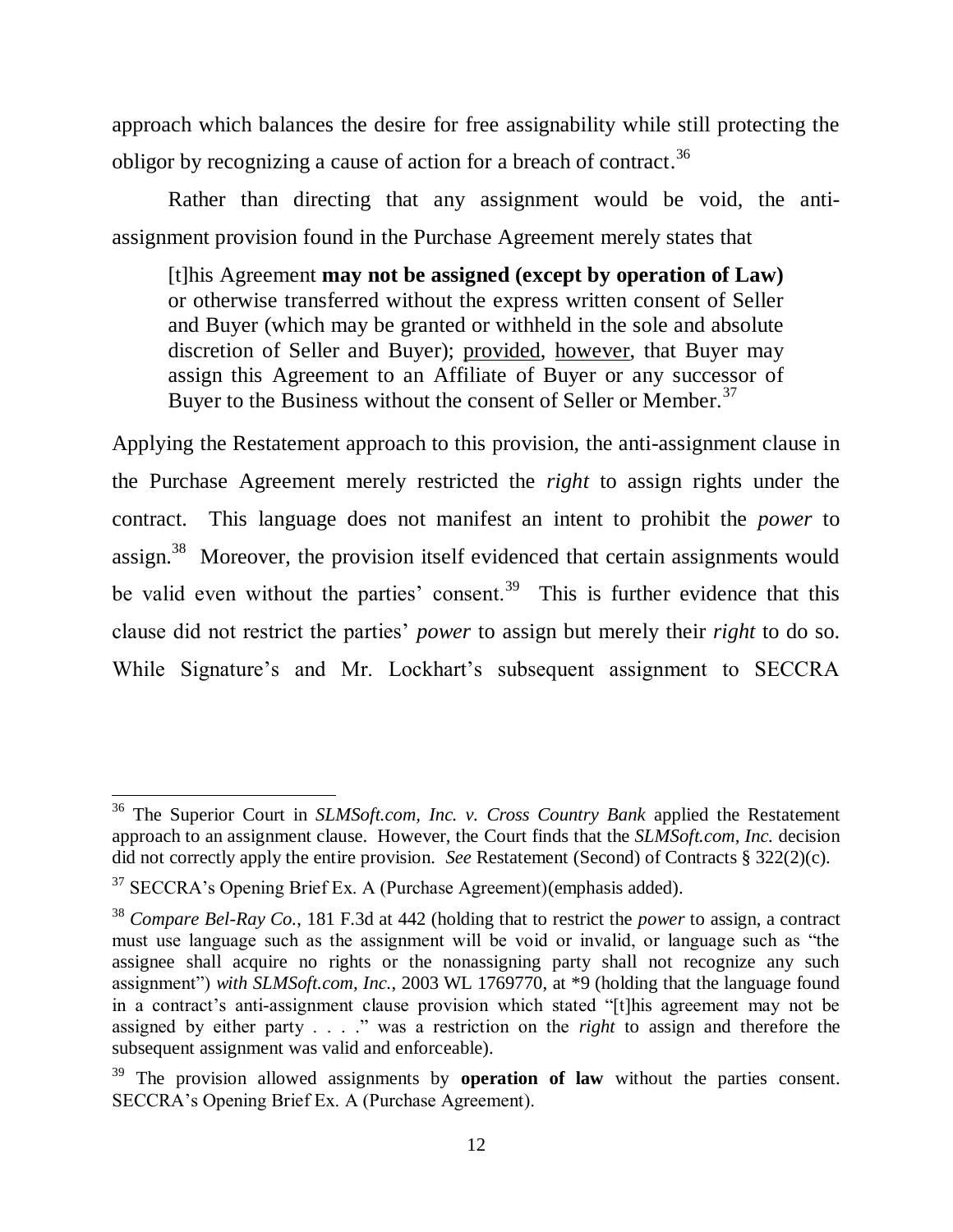constituted a breach of contract, the assignment is not void. It remains an enforceable assignment.<sup>40</sup>

BFI also argues that if the assignment is enforceable, SECCRA does not have a right to sue it as the obligor. Instead, BFI maintains that SECCRA can only sue Signature as the assignor. In support of this argument, BFI points to SLMSoft.com, Inc. v. Cross Country Bank.<sup>41</sup> In that case, the court confronted an assignment clause with similar language as that found in the Purchase Agreement at issue here, and after applying the Restatement approach, determined that it was a valid and enforceable assignment.<sup>42</sup> However, the court also held that the original obligor was only liable to the original assignor, and subsequent assignees could only sue the original assignor not the obligor.<sup>43</sup> Therefore, BFI argues that SECCRA can only sue Signature not BFI.

The Court disagrees with this argument. The *SLMSoft.com, Inc.* decision relied on the *Paul* decision for the proposition that the subsequent assignee can only sue the assignor and not the obligor.<sup>44</sup> This Court does not agree that the *Paul* decision supports that result. In *Paul*, the circumstances were factually dissimilar from the circumstances in the *SLMSoft.com, Inc.* case. Namely, the assignment clause in *Paul* specifically provided that any subsequent assignment would be

 $^{41}$  *Id.* at \*10.

 $\overline{\phantom{a}}$ 

<sup>40</sup> In the Court's decision regarding BFI's motion to dismiss, it indicated that the *Paul* decision and the Restatement approach were incompatible. Upon further review, the Court recognizes that the *Paul* decision is compatible with the Restatement approach. The "void" language found in the assignment provision in *Paul* indicates a restriction on the *power* to assign and would constitute a manifestation of the parties' intent to avoid the default approach taken in the Restatement provision. The Court is convinced that the outcome of the *Paul* decision would be the same upon application of the Restatement's approach.

<sup>42</sup> *Id.* at 9.

 $^{43}$  *Id.* at 10.

<sup>44</sup> *Id.* at 10 n.68.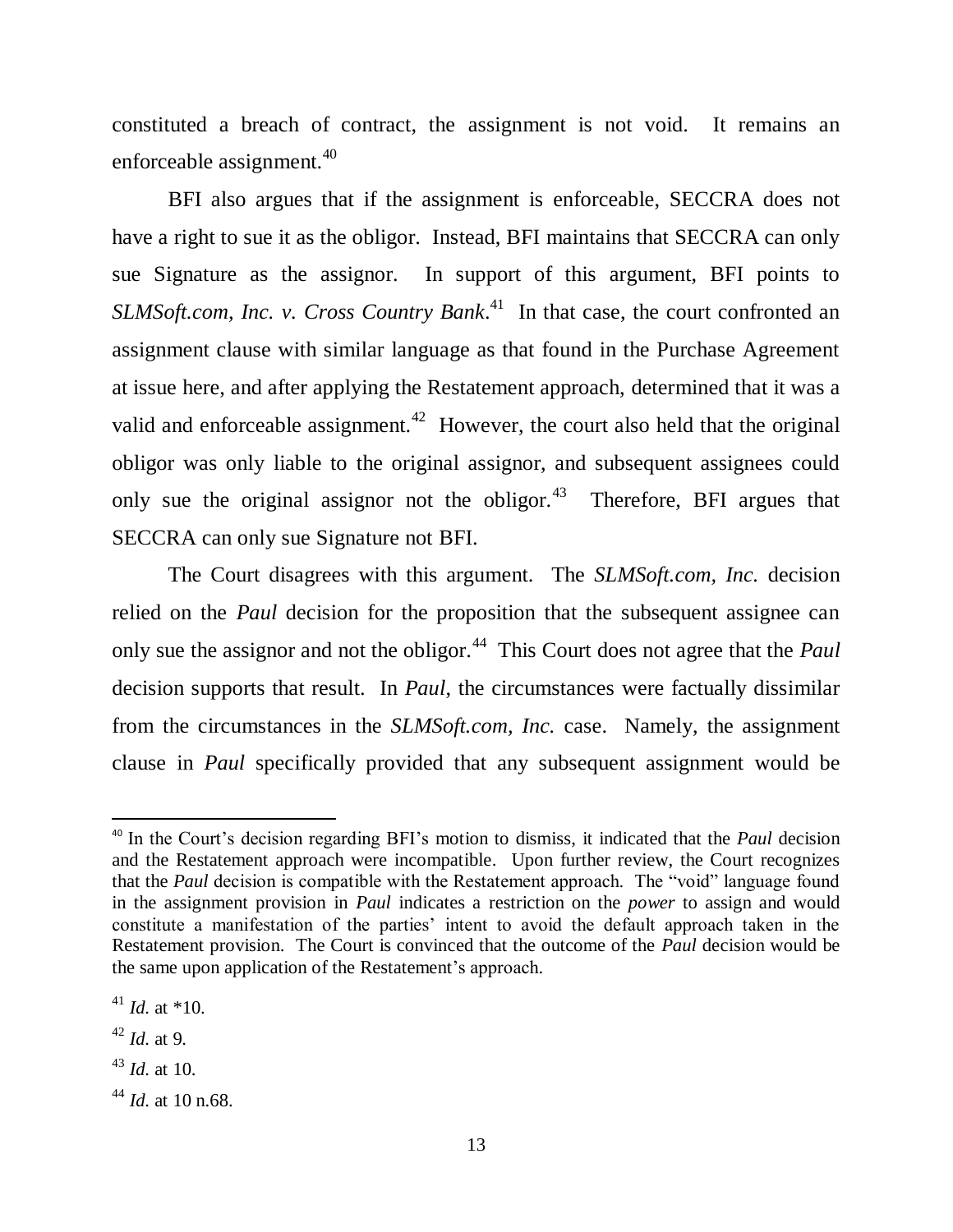*void*.<sup>45</sup> In contrast, the clause in *SLMSoft.com, Inc.* did not contain any comparable language.

This factual distinction calls into question the proposition that the assignee can only sue the assignor and not the obligor when an assignment is valid and enforceable as opposed to void. The *Paul* decision held that the assignment was void and therefore unenforceable.<sup>46</sup> Accordingly, the court then determined that the assignee, Paul, did not have a claim against the obligor, Chromalytics.<sup>47</sup> Given that the assignment was void and unenforceable, it logically follows that the assignee would not have a cause of action against the obligor. However, the same proposition does not logically follow in either *SLMSoft.com, Inc.* or the case at hand. Moreover, the language of the relevant Restatement provision, which the Court adopts, makes it clear that the assignee has rights against the obligor.  $48$ Since the parties have not identified any other applicable relevant case law other than the *Paul* and *SLMSoft.com Inc.* decisions, the Court finds that SECCRA obtained an interest in the Retained Funds through the assignment and therefore has the right to sue BFI to enforce the modification agreement. To the extent the decision in *SLMSSoft.com Inc.* would require a different result, the Court does not adopt its reasoning.

In a further attempt to avoid this assignment, BFI also argues that the assignment to SECCRA constituted champerty, and therefore, the Court cannot enforce the assignment. In this regard, BFI argues that SECCRA has no interest in the Purchase Agreement and therefore has no interest in the Retained Funds. In response, SECCRA argues that it has an interest in the Retained Funds.

<sup>45</sup> *Paul v. Chromalytics Corp.*, 343 A.2d 622, 625–26 (Del. 1975).

<sup>46</sup> *Paul*, 343 A.2d at 626.

<sup>47</sup> *Id.*

<sup>&</sup>lt;sup>48</sup> Restatement (Second) of Contracts § 322(2)(c).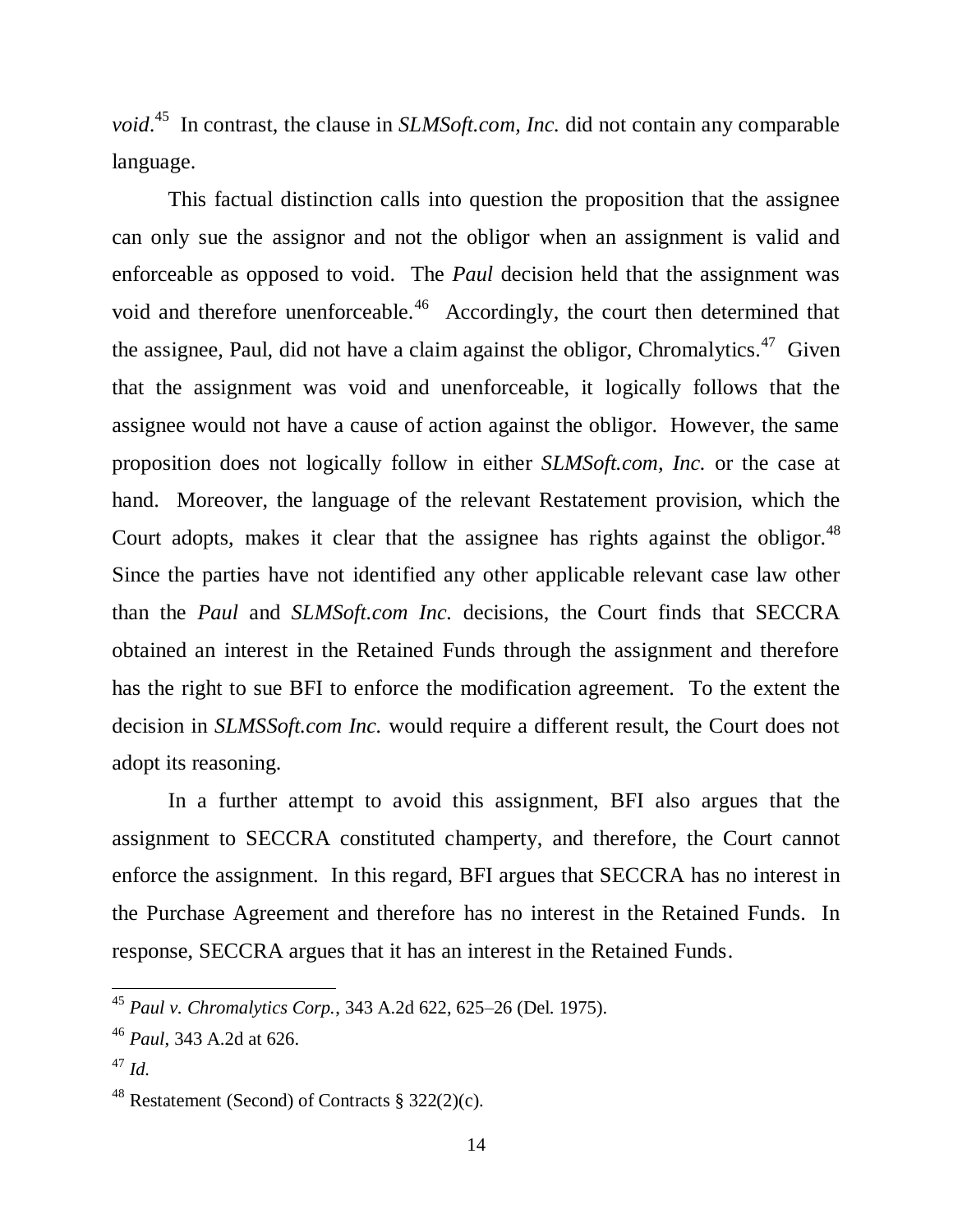The Court finds that the assignment at issue does not constitute champerty. Delaware has long defined a champertous cause of action as "an agreement between the owner of a claim and a volunteer that the latter may take the claim and collect it, dividing the proceeds with the owner, if they prevail; the champertor to carry on the suit at his own expense."<sup>49</sup> This doctrine does not apply "where the assignee has some legal or equitable interest in the subject matter of the litigation *independent* from the terms of the assignment under which the suit was brought."<sup>50</sup> Champtery was developed "to prevent officious intermeddlers from stirring up strife and contention by vexatious and speculative litigation which would disturb the peace of society, lead to corrupt practices, and prevent the remedial process of  $law.^{51}$ 

Here, SECCRA had a legal interest in obtaining the Retained Funds *independent* of the assignment. Under the modification agreement, BFI, Signature, and Mr. Lockhart created the Retained Funds to protect BFI from any losses arising from the SECCRA claim. Once BFI obtained a release of liability for the SECCRA claim, and after BFI offset any losses it incurred as a result of the SECCRA dispute, the modification agreement required BFI to distribute the money to Signature. As Signature's sole member, Mr. Lockhart would be entitled to the profits of Signature including any amount of the Retained Funds that constituted a profit. However, SECCRA obtained a judgment against Mr. Lockhart for the unpaid tipping fees. Therefore, SECCRA could attempt to obtain any money that Mr. Lockhart received in order to satisfy its judgment.

<sup>49</sup> *E.g.*, *Gibson v. Gillespie*, 152 A. 589, 593 (Del. Super. Ct. 1928).

<sup>50</sup> *Hall v. State*, 655 A.2d 827, 829 (Del. Super. Ct. 1994).

<sup>51</sup> 14 Am. Jur. 2d *Champerty, Maintenance, Etc.* §1 (2017).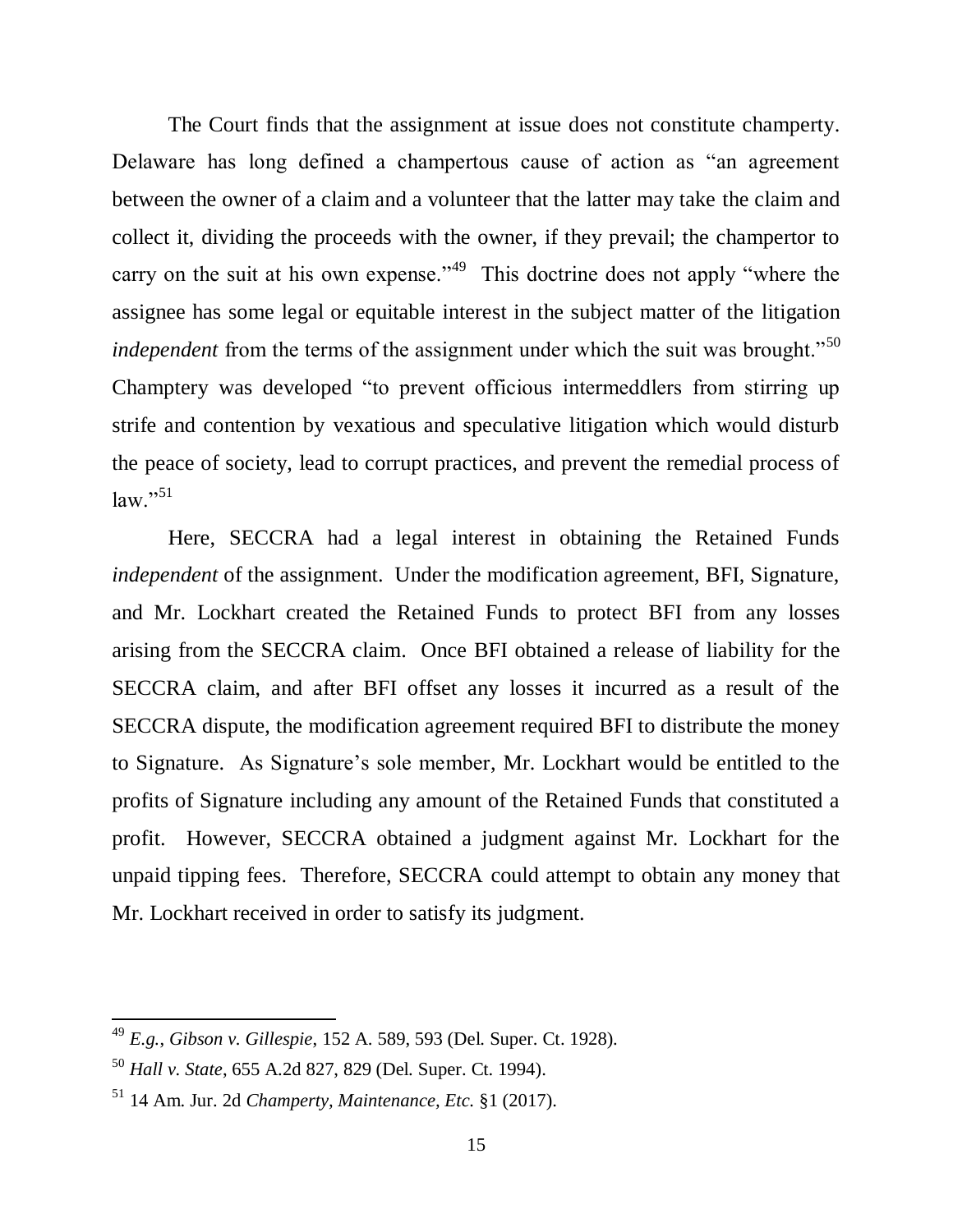While BFI argues that this case is similar to *Street Search Partners, L.P. v. Ricon International L.L.C.*, <sup>52</sup> the Court disagrees. In *Street Search Partners*, the plaintiff provided a loan to Ricon International (hereinafter "Ricon") for Ricon to re-loan the money to Enviro Board Corp. (hereinafter "Enviro Board").<sup>53</sup> Enviro Board failed to repay the loan to Ricon which caused Ricon to default on its loan to Street Search Partners.<sup>54</sup> Street Search Partners then sued both companies.<sup>55</sup> However, after suffering financial difficulties, Street Search Partners assigned its interest in the lawsuit to  $A\&R.^{56}$  Enviro Board sought dismissal on the grounds of champerty.<sup>57</sup> In response, A&R argued that it had an interest in the lawsuit because of its position as an investor in Safe Street Advisors, which managed Safe Street Partnership.<sup>58</sup> A&R claimed that its interest was in recovering "funds that may include investment principle it provided."<sup>59</sup> The court ruled that this assignment was champertous because A&R as an investor, once removed, did not have a legal interest in the loan. $60$ 

Here, SECCRA's interest in the Retained Funds is not as attenuated as that of A&R's interest in *Street Search Partners, L.P.* In the case at hand, SECCRA's interest in the Retained Funds arose because of its judgment against Mr. Lockhart. A Pennsylvania court definitively determined Mr. Lockhart's liability to SECCRA. As a result of this judgment, SECCRA is legally entitled to pursue any money Mr.

- $^{53}$  *Id.* at  $*1$ .
- <sup>54</sup> *Id.*

 $\overline{\phantom{a}}$ 

- <sup>55</sup> *Id.*
- <sup>56</sup> *Id.*
- <sup>57</sup> *Id.* at 3.
- <sup>58</sup> *Id.* at 4.
- <sup>59</sup> *Id.*
- <sup>60</sup> *Id.*

 $52$  2006 WL 1313859, at  $*3-4$  (Del. Super. Ct. May 12, 2006).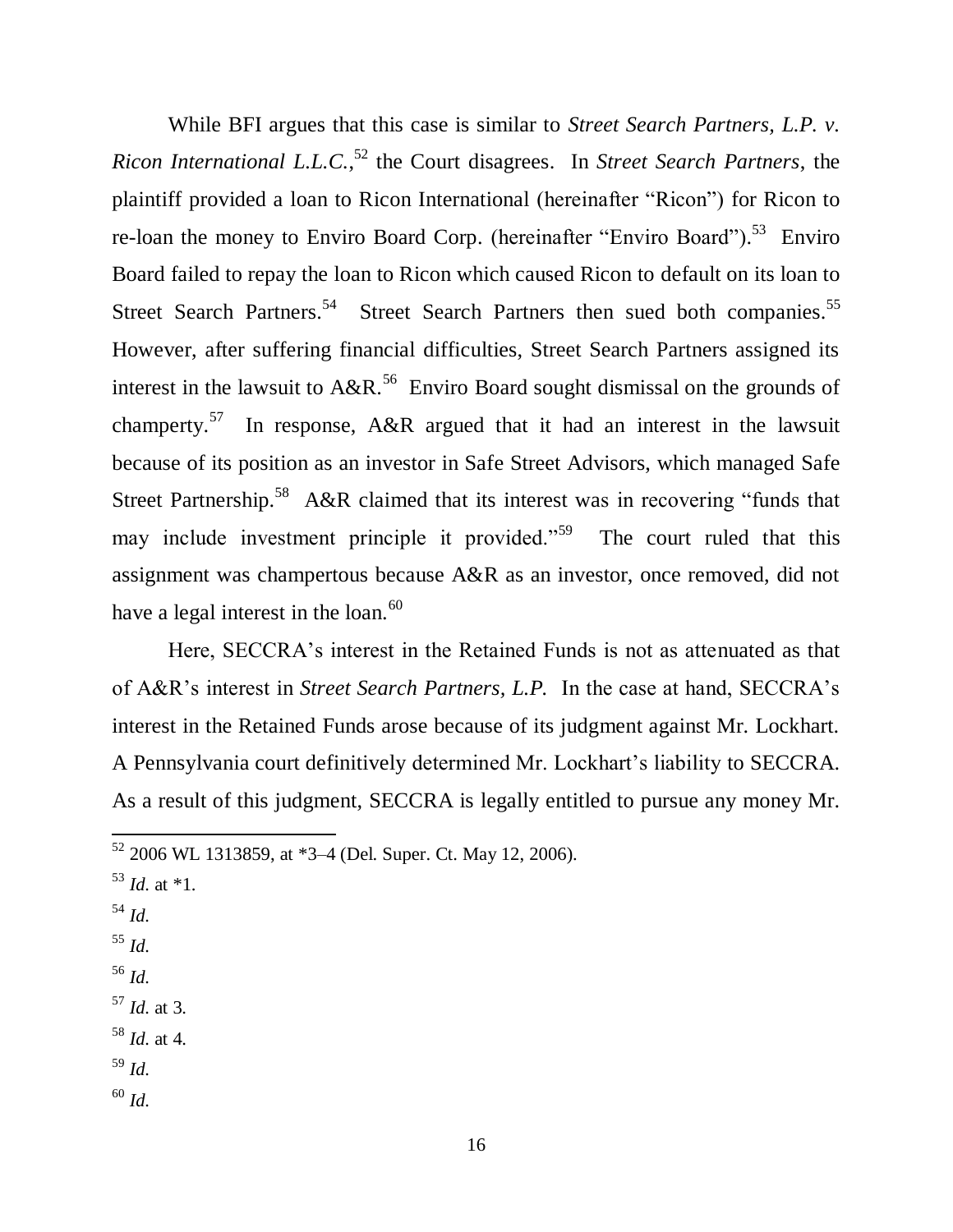Lockhart obtains, including any money he receives as the sole member of Signature, to execute on its judgment. Therefore, this case is dissimilar to *Street Search Partners* and the Court holds that Signature's and Mr. Lockhart's assignment of rights to SECCRA was not champertous. Instead, this assignment is valid and enforceable.

### **B. SECCRA is entitled to the Retained Funds, but BFI is entitled to offset its losses by the Retained Funds in an amount not to exceed \$50,000.**

SECCRA claims that because it is entitled to the Retained Funds but BFI refuses to relinquish the money, BFI is unjustly enriched. In response, BFI argues that SECCRA is unable to establish the elements of an unjust enrichment claim because it is not entitled to the Retained Funds. Moreover, BFI argues that its refusal to provide SECCRA with the *full* \$50,000 is justified. Pursuant to the modification agreement, BFI maintains that it may offset any losses it incurs. Accordingly, as BFI incurred losses (as defined in the Purchase Agreement), the company contends that it is allowed to deduct its losses from the Retained Funds before relinquishing the remaining portion.

Both parties agree that SECCRA is required to show that there is "(1) an enrichment, (2) an impoverishment, (3) a relation between the enrichment and impoverishment, (4) the absence of justification, and (5) the absence of a remedy provided by law" in order to establish an unjust enrichment claim.  $61$  While BFI argues that there is not an impoverishment because SECCRA is not entitled to the Retained Funds, as discussed above, this Court finds that SECCRA is legally entitled to the Retained Funds. However, the Court also finds that BFI is justified

<sup>61</sup> *Jackson Nat'l Life Ins. Co. v. Kennedy*, 741 A.2d 377, 394 (Del. Ch. 1999).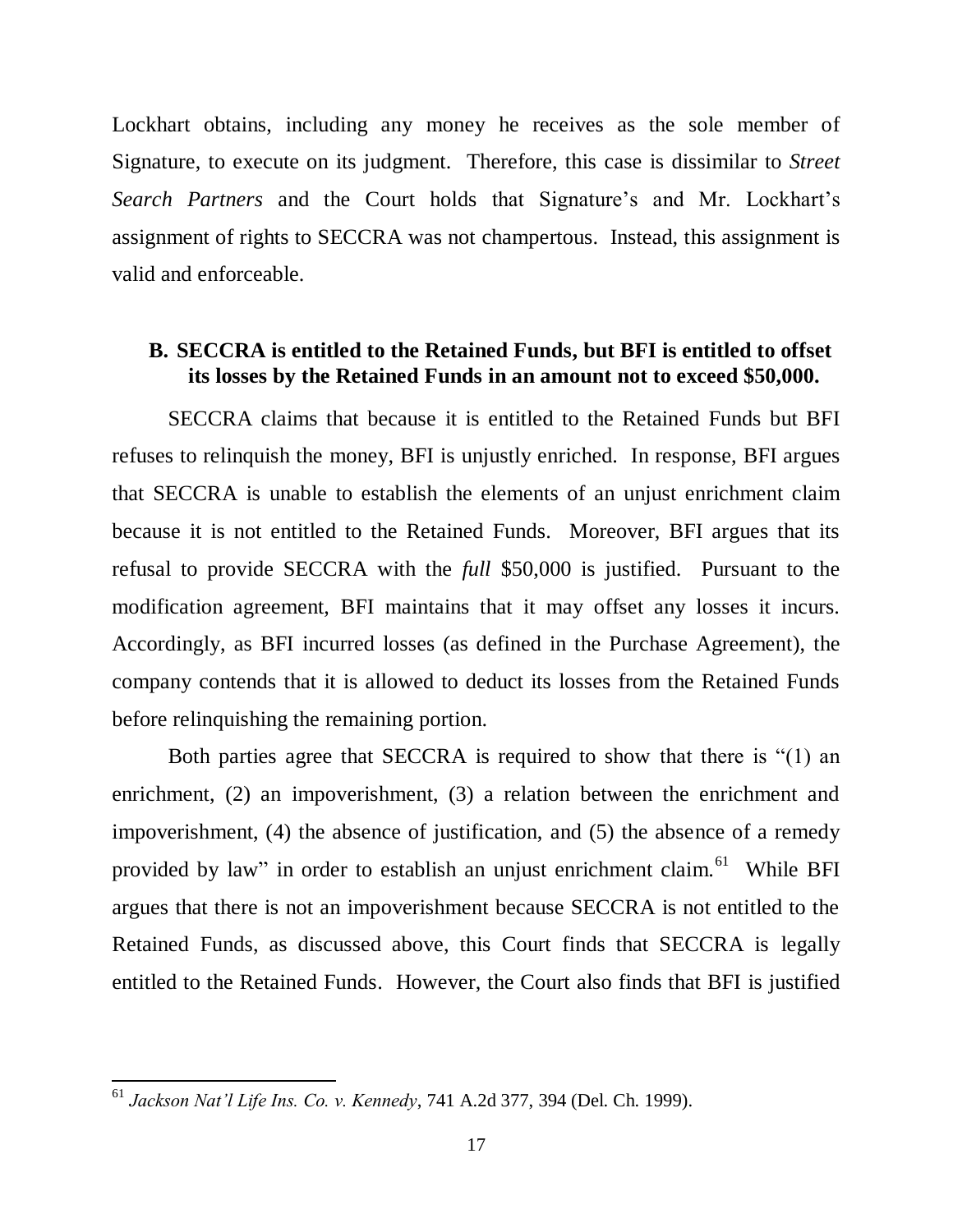in retaining at least a portion, if not all, of the funds. Therefore, SECCRA fails to establish a valid unjust enrichment claim.

The modification agreement specifically states that "Buyer shall transfer to Seller . . . *any portion of the Retained Funds not expended in connection with any*  Losses incurred by Buyer."<sup>62</sup> The Purchase Agreement defines Losses broadly as

Liabilities, claims, damages, Actions, demands, assessments, adjustments, penalties, losses, costs and expense whatsoever (including court costs, reasonable attorneys' fees and expenses of investigation), whether equitable or legal, matured or contingent, known or unknown, foreseen or unforeseen, ordinary or extraordinary, patent or latent.<sup>63</sup>

The modification agreement does not provide any limiting language for the definition of losses. Instead, it provides that "Buyer shall be permitted to retain the Retained Funds as security for any Losses that Buyer may incur in connection with the *SECCRA Claim or otherwise*."<sup>64</sup> The language in these provisions is clear and unequivocal: BFI is entitled to deduct from the Retained Funds the losses (as defined by the Purchase Agreement) incurred as a result of the SECCRA Claim or otherwise. As the contractual provisions are clear and unambiguous, the terms' plain meaning governs.<sup>65</sup>

Accordingly, the Court finds that BFI is entitled to offset from the Retained Fund any and all losses (as defined in the Purchase Agreement) that it incurred. The Purchase Agreement's definition of Losses is broad. The legal expenses BFI incurred as a result of the garnishment proceeding initiated by SECCRA were

 $62$  SECCRA's Opening Brief Ex. D (November 29, 2011 Modification Agreement) (emphasis added).

<sup>63</sup> SECCRA's Opening Brief Ex. A (Purchase Agreement).

<sup>64</sup> SECCRA's Opening Brief Ex. D (November 29, 2011 Modification Agreement) (emphasis added).

<sup>65</sup> *Rhone-Poulenc Basic Chems. Co. v. Am. Motorist Ins. Co.*, 616 A.2d 1192, 1195–96 (Del. 1992).